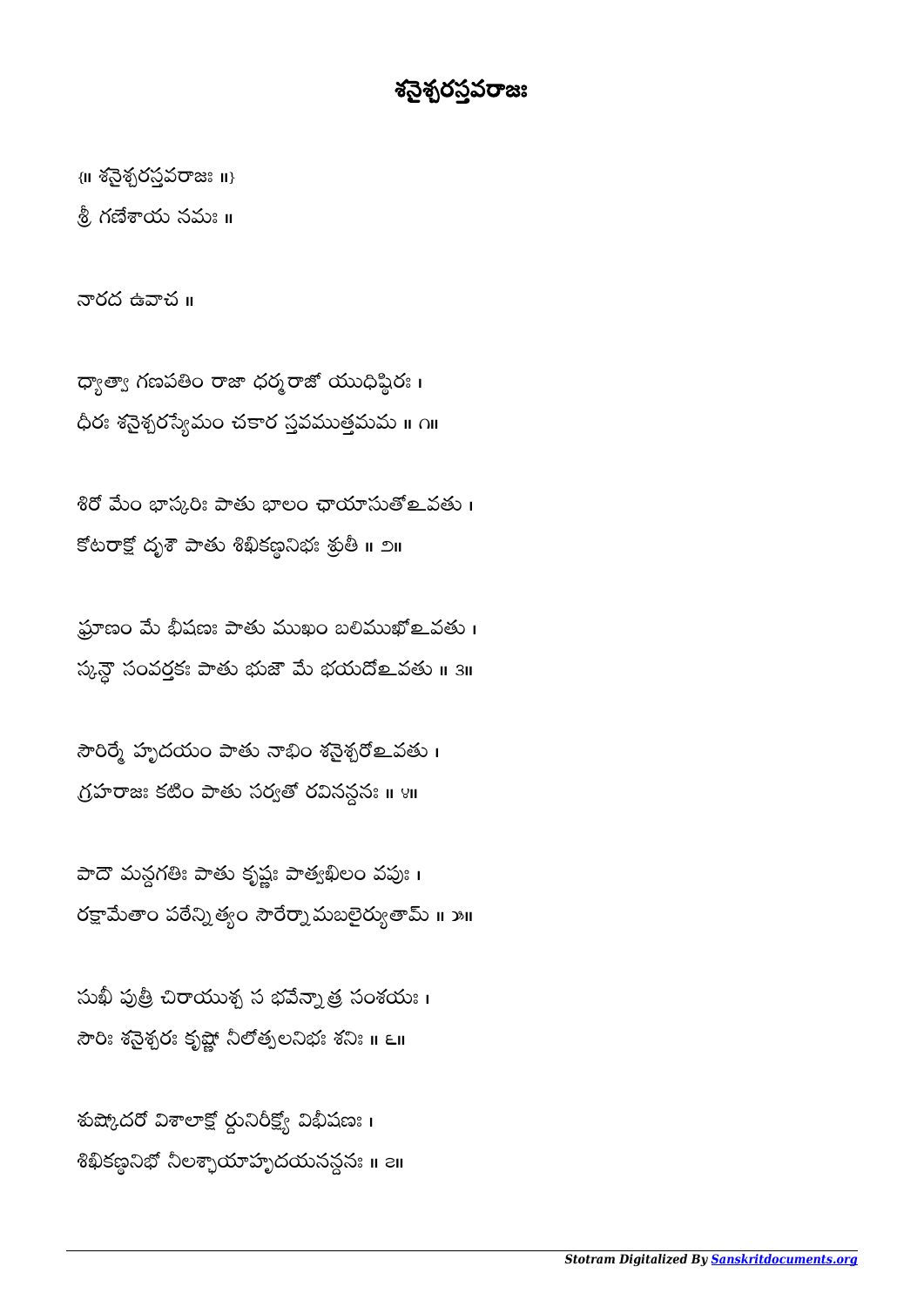తిథ్యాత్నా తిథిగణనో నక్షత్రగణనాయకః <sub>lor</sub>తిథ్యాత్మకస్తిథిగణో

ఆదిత్యభయదాతా చ మృత్యురాదిత్యనందనః । శతభిద్రుక్షదయితా త్రయోదశితిథిప్రియః ॥ ౧౬॥

స్థిరాసనః స్థిరగతిర్మహాకాయో మహాబలః ।  $\overline{a}$ మహాప్రభో మహాకాలః కాలాత్మా కాలకాలకః ॥ గుు॥

తుష్టో రూష్టః కామరూపః కామదో రవినన్లనః ।  $\tilde{\mathcal{O}}$ హీపీడాహరః శాన్తో నక్షత్రేశో $\tilde{\mathcal{O}}$ హేశ్వరః ॥  $\Omega$ ೪॥

ఛాయాసుతః శ్యామలాజ్లో ధనహర్తా ధనప్రదః । క్రూరకర్మవిధాతా చ సర్వకర్మావరోధకః ॥ ౧౩॥

విష్ణుర్తరో గణపతిః కుమారః కామ ఈశ్వరః । కర్తా హర్తా పాలయితా రాజ్యభుగ్ రాజ్యదాయక: ။  $\bigcap_{\alpha\in\mathbb{N}}\mathfrak{F}^{\alpha}$ శ్య

కేతుర్దేవపతిర్భాహుః కృతాన్తో నైఋతస్తథా । శశీ మరూత్కుబేరశ్చ ఈశానః సుర ఆత్మభూః ॥ ∩∩॥

గ్రహరాజః కరాలీ చ సూర్యపుత్రో రవిః శశీ। కుజో బుధో గురూః కావ్యో భానుజః సింహికాసుతః ॥ ౧౦॥

నీలాంశు: క్రోధనో రౌద్రో దీర్ఘశ్శ ఫ్రర్డటాధర: 1 మన్దో మన్దగతిః ఖంజో తృప్తః సంవర్తకో యమః ॥ ౯॥orఅతృప్తః

కాలదృష్టిః కోటరాక్షః స్థూలరోమావలీముఖః। దీర్ఘో నిర్మాంసగాత్రస్తు శుష్కో ఘోరో భయానకః ॥ ౮॥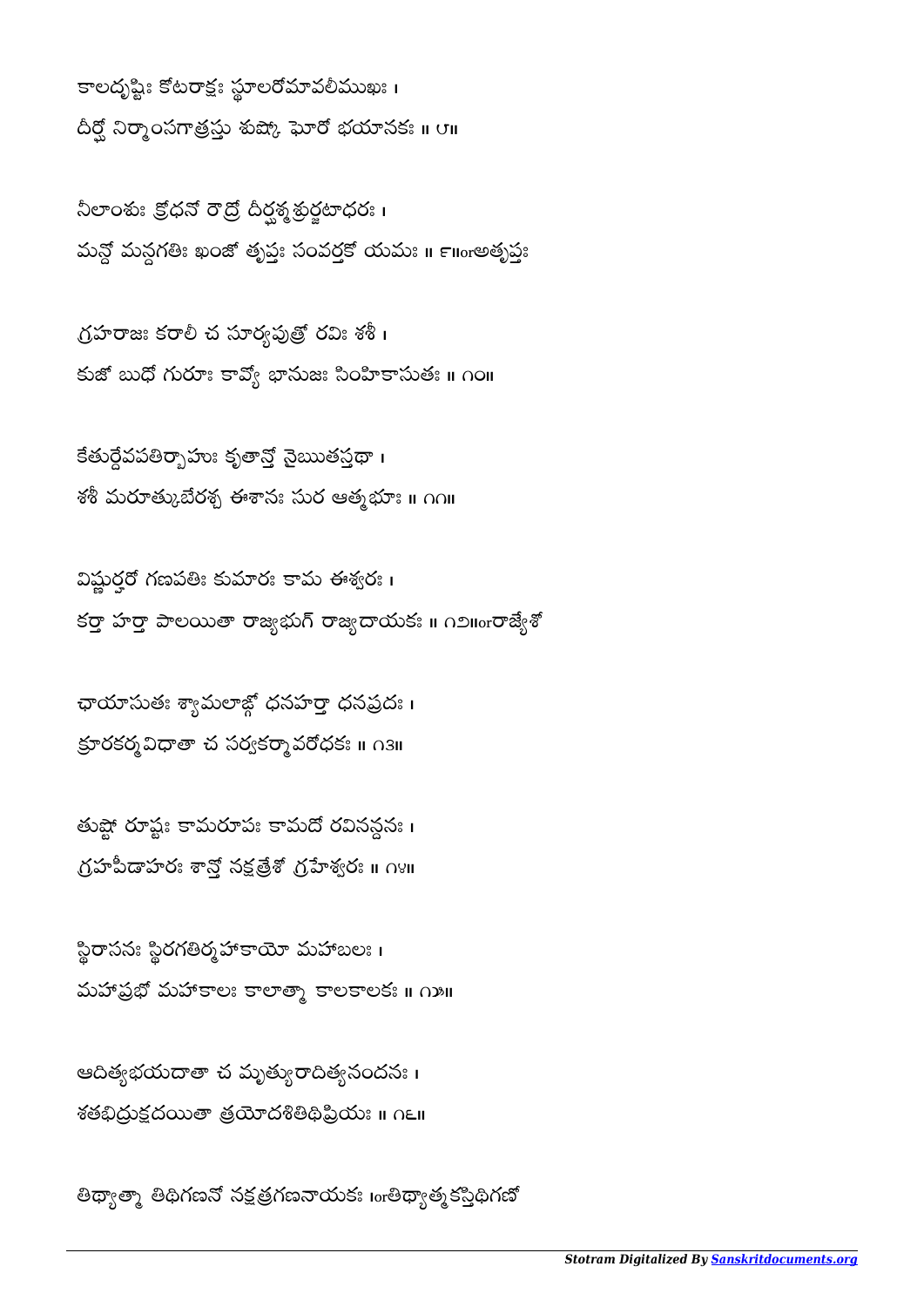స్తవం నిశమ్య పార్థస్య ప్రత్యక్షో உభూచ్ఛనైశ్చరః ।

నారద ఉవాచ ॥

పుత్రవాన్దనవాన్ శ్రీమాన్ జాయతే నాత్ర సంశయః ॥ ౨౫॥

భితో భయాద్యిముచ్యేత బద్ధో ముచ్యేత బస్ధనాతి । రోగీ రోగాద్విముచ్యేత నరః స్తవమిమం పఠేత్ ॥ ౨౪॥

విధాయ లోహప్రతిమాం నరో దుఃఖాద్విముచ్యతే । వాధా యాஉన్య గ్రహాణాం చ యః పఠేత్తస్య నశ్యతి ॥ ౨౩॥

దశాసు చ గతే సౌరే తదా స్తవమిమం పఠేత్ । పూజయేద్యః శనిం భక్త్యా శమీపుష్పాక్షతామృరైః ॥ ౨౨॥

విశేషతః శనిదినే పీడా తస్య వినశ్యతి। జన్మలగ్నే స్థితిర్వాపి గోచరే క్రూరరాశిగే <mark>။</mark> ౨౧။

పఠేన్నిత్యం తస్య పీడా సమస్తా నశ్యతి ధ్రువమ్ । కృత్యా పూజా౦ పఠేన్మర్త్యో భక్తిమాన్యః స్తవ౦ సదా ॥ ౨౦॥

సర్వరొగహరో దేవః సిద్ధో దేవగణస్తుతః । అష్టోత్తరశతం నామ్నాం సౌరేశ్ఛాయాసుతస్య యః ॥ ౧౯॥

శమీపుష్పమైయః శ్యామస్త్రైలోక్యాభయదాయకః । నీలవాసాః క్రియాసిన్దుర్నీలాజ్ఞానచయచ్ఛవిః ॥ ౧౮॥

యోగరాశిర్ముహూర్తాత్మా కర్తా దినపతిః ప్రభుః ॥ ౧౭॥